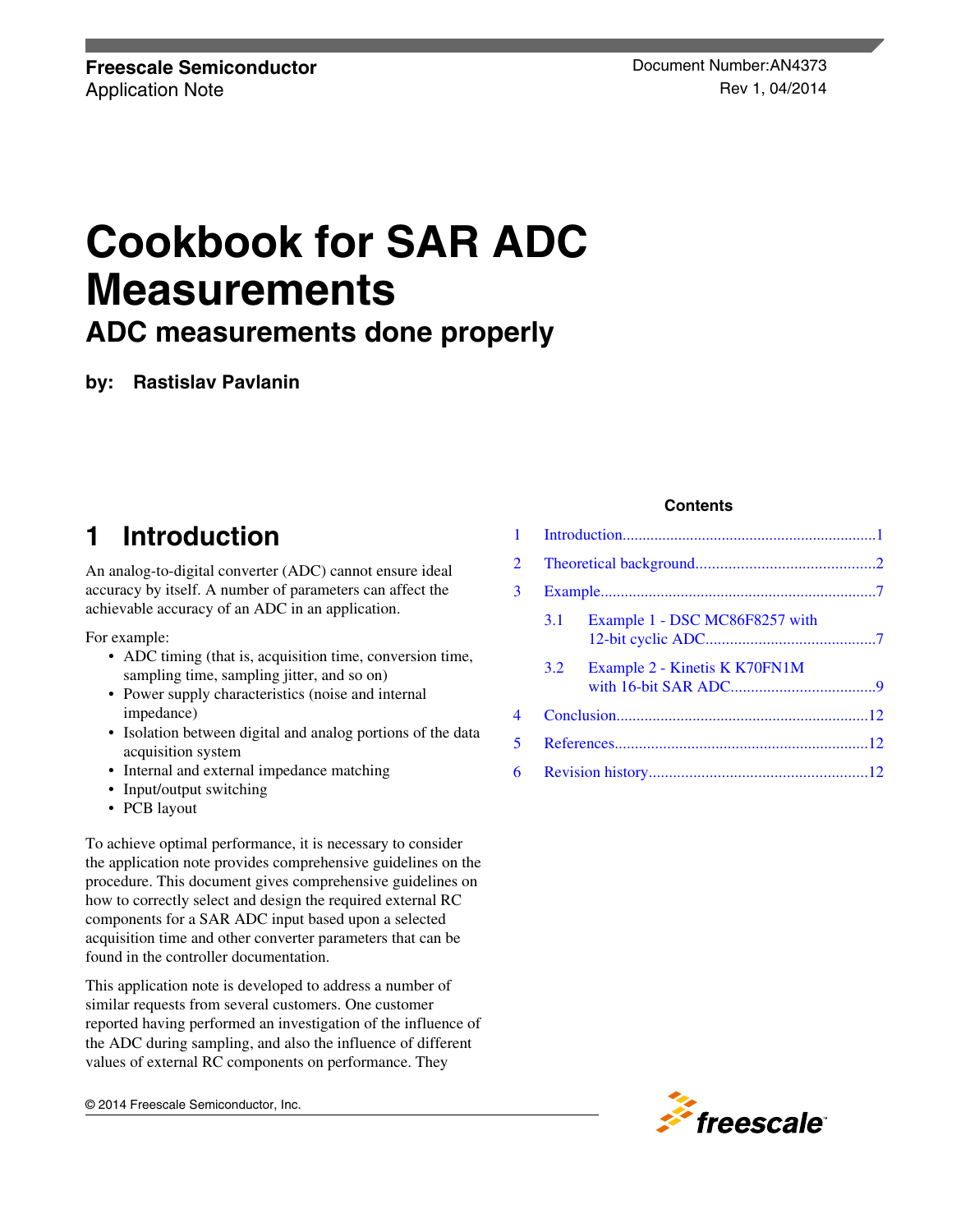#### <span id="page-1-0"></span>**Theoretical background**

observed serious voltage disturbances (voltage drops/peaks) at the ADC input (see Figure 1). This disturbance was even worse in the case of sequential sampling, when the previously measured signal was grounded. The disturbance at the ADC input in this case results from the basic principle of operation of the sample and hold (S/H) circuit inherent in a SAR ADC. These disturbances do not have to introduce a loss of conversion accuracy as long as the ADC timing is set correctly. If appropriate precautions are not taken, a significant reduction in the accuracy of the digital result can occur during the conversion. This application note clearly shows how to avoid this situation by choosing the correct conversion time and external RC components. The examples of correct external RC component design are presented at the end of the application note. The examples clearly demonstrate proper selection of external components for the cyclic and SAR ADC used in Freescale devices and also mention common mistakes related to incorrect selection of external resistance.



**Figure 1. Voltage drops at ADC input during sampling process**

# **2 Theoretical background**

To achieve the best performance from an ADC, the overall system must be designed and configured correctly.

The hardware setup must carefully follow data sheet recommendations, for example:

- Place 0.1 µF capacitor positioned as near as possible to the package power pins (one capacitor for each power pins pairs)
- Place approximately 100  $\mu$ F capacitor to power pins
- PCB trace lengths should be minimal
- It is necessary to consider all parasitic passive components due to PCB traces in your application
- Special care must be taken to minimize noise levels on the analog power and reference pins
- Use separate power and ground planes for digital and analog supply pins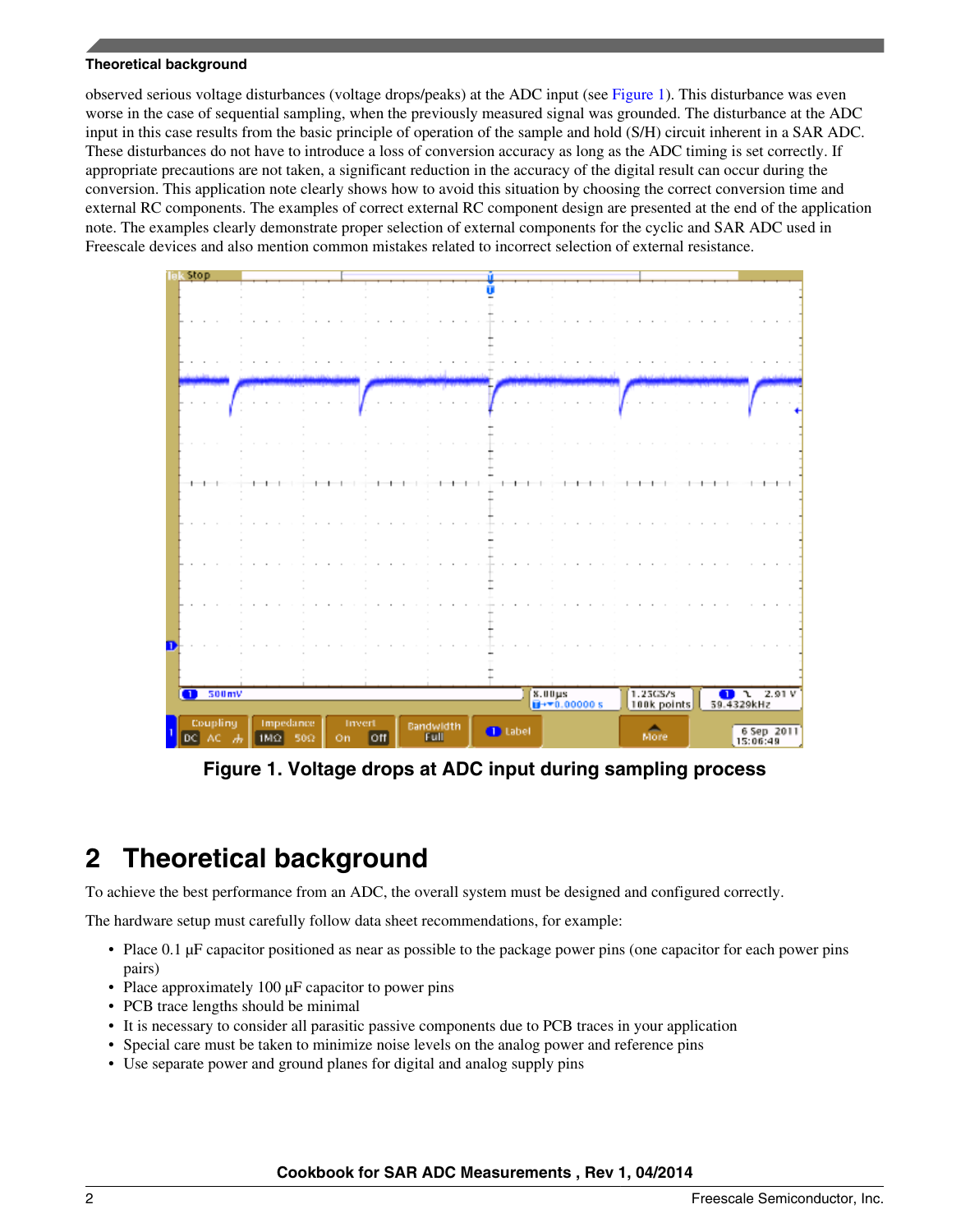- <span id="page-2-0"></span>• If the analog and digital circuits are connected to the same power supply a small inductor (or ferrite) should be connected between digital and analog pins
- Separate analog components from noisy digital components by ground planes (not in parallel), and place the analog ground trace around the analog signal trace

In addition the aforementioned recommendations, special attention must be paid to the design and selection of the external RC components. Minimum values for the external RC components must be considered in final calculations. See *MC56F825x/ MC56F824x Digital Signal Controller* (document MC56F825X)

In the text below, the basic principle of the sample and hold circuit (S/H) that is inherently part of an ADC is described in detail. An equivalent sampling circuit considered to present the required background theory is shown in Figure 2. To simplify the sampling process all parasitic components are neglected.

#### **NOTE**

It is desirable to mention that the equivalent sampling circuit in Figure 2 represents simplified form of ADC used in Freescale devices. The equivalent sampling resistance  $R<sub>SH</sub>$  is represented by total serial resistance connected between sampling capacitance and analog input pin (sampling switch, multiplexor switches etc.). The sampling capacitance  $C<sub>SH</sub>$  is represented by total parallel capacitance. For example in a case of Freescale SAR ADC equivalent sampling capacitance contains bank of capacitances. Each capacitance in the bank should be charged by the measured input pin voltage during sampling time (later as acquisition time). During the rest hold and successive approximation time (conversion steps) the energy stored in each capacitance is charged/discharged to  $V_{REFH}$  accordingly to the particular sequence of binary weighted principle. In general, both equivalent sampling resistance  $R_{\text{SH}}$  and equivalent sampling capacitance  $C_{\text{SH}}$  can be found in datasheet (usually hidden under different names).



**Figure 2. Equivalent sampling circuit**

Considering the correct sampling process (including *Nyquist-Shannon* sampling theorem), it is possible to replace a measured input signal with a constant DC voltage source during the ADC time. If the signal source is assumed to have a large input impedance  $(R_{\rm IN} \gg R_{\rm SH})$ , two essentially different time intervals of sampling capacitance charging appears. This is not a common case, but a lot of designers use it (usually  $R_{IN} \leq R_{SH}$ ). Time waveforms for the voltage across the sampling capacitor  $C_{SH}$  (red) and the voltage across the input capacitor  $C_{IN}$  (green) are shown in [Figure 3.](#page-3-0)

#### **NOTE**

[Figure 3](#page-3-0) assumes that the initial voltage across the input capacitor  $C_{\text{IN}}$  is greater than the initial voltage across the sampling capacitor  $C_{SH}$  (V<sub>CIN0</sub> > V<sub>CSH0</sub>). In such a case, the voltage drop across the input capacitor appears (see [Figure 3](#page-3-0)). In some cases this condition is not satisfied, that is  $V_{\text{CINO}} < V_{\text{CSHO}}$ . In this case, a voltage peak across the input capacitor appears. The magnitude of the voltage drop/peak is defined by Eqn.6.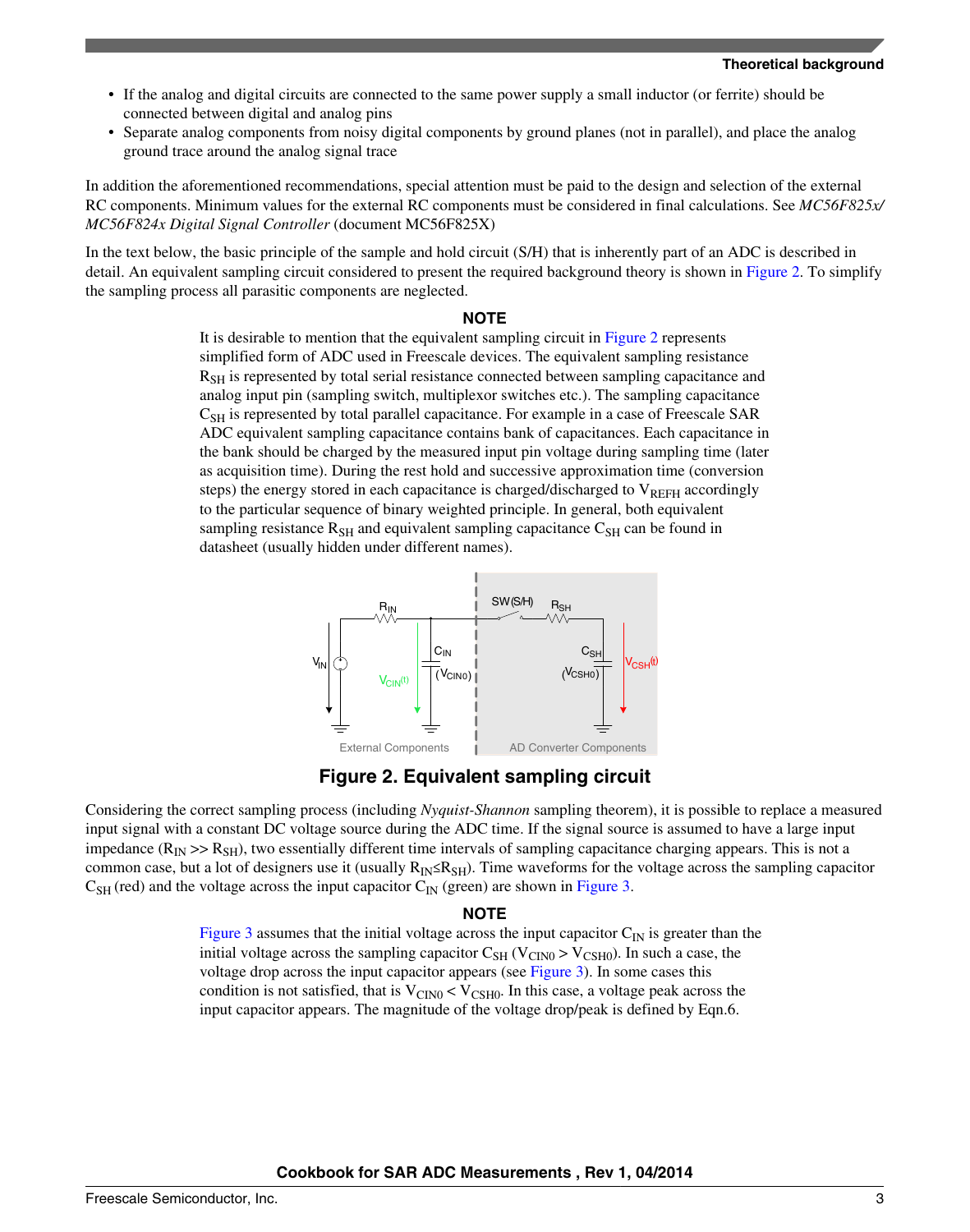#### <span id="page-3-0"></span>**Theoretical background**



# **Figure 3. Example of time waveforms of voltage across sampling capacitor and voltage across input capacitor (b. in detail)**

In Figure 3, the charging of the sampling capacitor  $C_{SH}$  should be divided into two time intervals (see [Figure 2\)](#page-2-0). In the case of high input impedance, the second interval is much slower than the first one. Taking these facts into account, the equivalent circuit from [Figure 2](#page-2-0) can be divided into two separate equivalent circuits as shown in Figure 4. The first (shorter) interval is represented by the circuit shown in fig. 4a. Solving a system of differential equations, it is possible to achieve mathematical representation of voltage time waveforms. The voltage across sampling capacitance is defined as:

$$
V_{\text{CSH}}(t) = \left(V_{\text{CINO}} - V_{\text{CSH0}}\right) \frac{\alpha}{\alpha+1} \left(1 - e^{-\frac{t}{\tau_I}}\right) + V_{\text{CSH0}}
$$

# **Equation 1**

and the voltage across input capacitance as:

$$
V_{\text{CIN}}(t) = (V_{\text{CIN0}} - V_{\text{CSHO}})(\frac{\alpha}{\alpha+1} - \frac{1}{\alpha+1}e^{-\frac{t}{\tau}}) + V_{\text{CSHC}}
$$
  
**Equation 2**

Where  $V_{\text{CINO}}$  represents the initial voltage across input capacitance (this voltage is equal to the measured input voltage),  $V_{\text{CSH0}}$  represents initial voltage across input capacitance  $C_{\text{IN}}$ . The value of initial voltage across the sampling capacitor  $C_{\text{SH}}$ depends on the specific ADC input architecture. In a case of redistribution charging architecture of SAR ADC or if a presampling circuit is used, then the initial voltage can be equal to  $V_{REFL}$  or  $V_{REFH}$ . In some special cases, this value can be set to  $(V_{REFH} - V_{REF})/2$  in order to ensure lower voltage stress of capacitor. Usually when sequential sampling is used, then the initial voltage  $V_{\text{CSH0}}$  is equal to the previous channel voltage conversion.

The  $\tau_I$  in Eqn. 2 represents time constant of the equivalent circuit, that is:

$$
\tau_I = R_{SH} \frac{C_{IN} * C_{SH}}{C_{IN} + C_{SH}}
$$

# **Equation 3**

and symbol α represents:

![](_page_3_Figure_13.jpeg)

**Figure 4. Equivalent circuits a.Interval I, b. Interval II**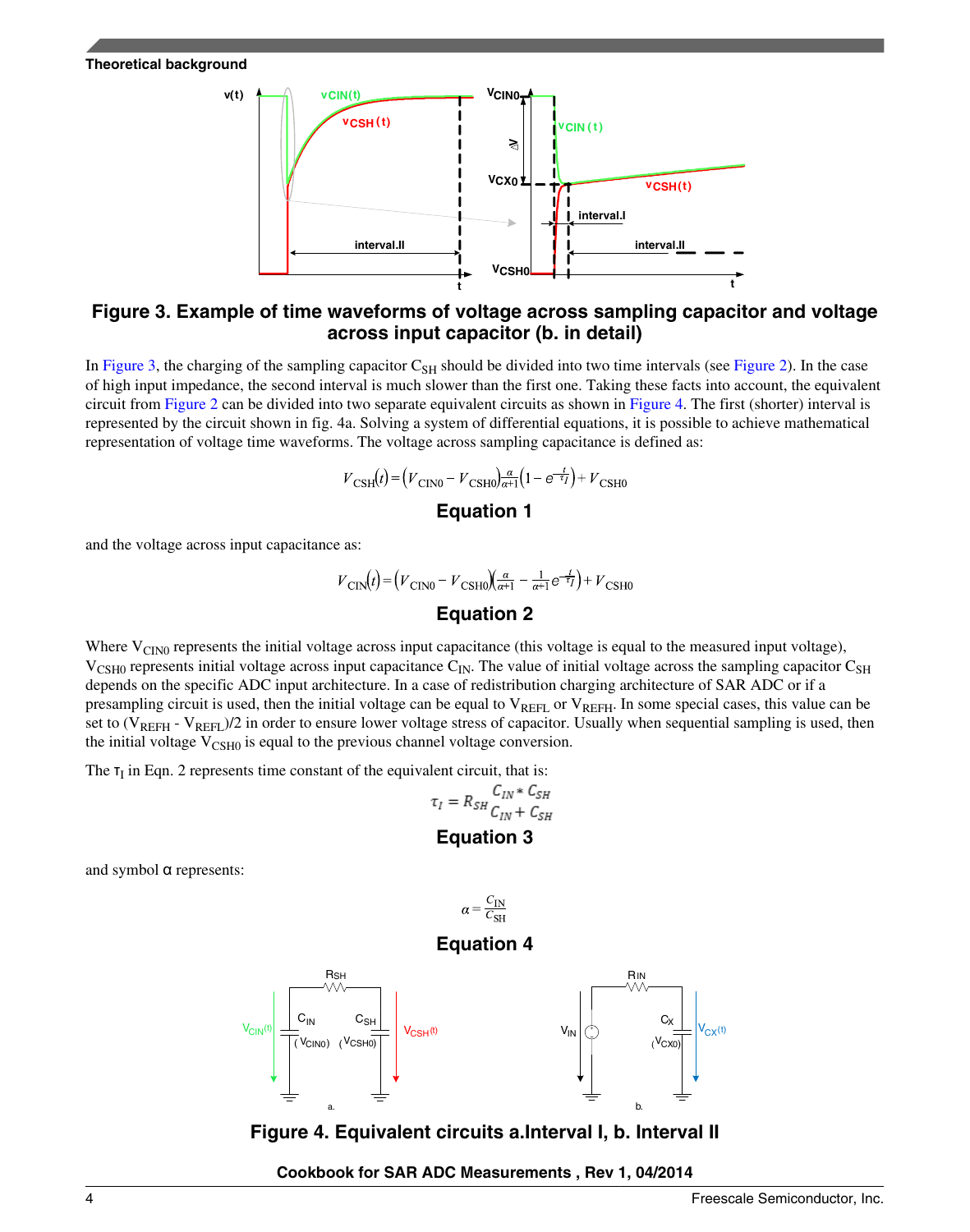The voltage waveforms for the first interval are shown in Figure 5. The gray dashed line represents the real waveform of voltage across the input capacitor  $C_{\text{IN}}$ . This interval represents the charging of sampling capacitor  $C_{\text{SH}}$  by energy accumulated in the input capacitor (usually  $V_{CINO} = V_{IN}$ ). In a steady state, no energy is transferring; the current is zero, and voltages across both capacitors are equal. A mathematical expression of steady state voltage is defined using substitution t→∞ intoEqn.1 and 2:

$$
v_{\text{CX0}} = (t) = (V_{\text{CINO}} - V_{\text{CSHO}})\frac{a}{a+1} + V_{\text{CSH0}} = \frac{a}{a+1}V_{\text{CINO}} + \frac{1}{a+1}V_{\text{CSH0}}
$$

### **Equation 5**

From Eqn. 5 and Figure 5 it is possible to derive a magnitude of voltage drop (or peak) across the input capacitor during the first interval.

$$
\Delta V = V_{\text{CINO}} - v_{\text{CX0}} = \frac{1}{\alpha + 1} (V_{\text{CINO}} - V_{\text{CSHO}})
$$

# **Equation 6**

Referring to Eqn.4, it can be seen that a higher ratio between input and sampling capacitance will produce a smaller voltage drop (or peak).

![](_page_4_Figure_8.jpeg)

# **Figure 5. Time waveforms of voltages for interval I. of sampling capacitor charging**

The equivalent circuit shown in fig. 4b represents the second interval of the sampling capacitor charging. Again, considering the case of a high input impedance ( $R_{IN} \gg R_{SH}$ ), and also assuming that the interval I voltage across the sampling capacitance  $V_{\text{CSH}}$  is equal to the voltage across input capacitance  $V_{\text{CN}}$  during this time interval; the parallel connection of the input capacitor and sampling capacitor can be represented by the equivalent capacitance  $C_X$ . The initial voltage across  $C_X$  is given by the steady state voltage of the first interval, see Eqn. 5 . The time-domain waveform of the voltage across the equivalent capacitor  $v<sub>X</sub>(t)$  is shown in Figure 6. The gray dashed line represents the real waveform of the input voltage.

![](_page_4_Figure_11.jpeg)

# **Figure 6. Time waveforms of voltage for interval II of sampling capacitor charging**

A mathematical expression for the voltage across the equivalent capacitance  $v_{CX}(t)$  (7) was derived by solving a system of differential equations (resulting from equivalent circuit).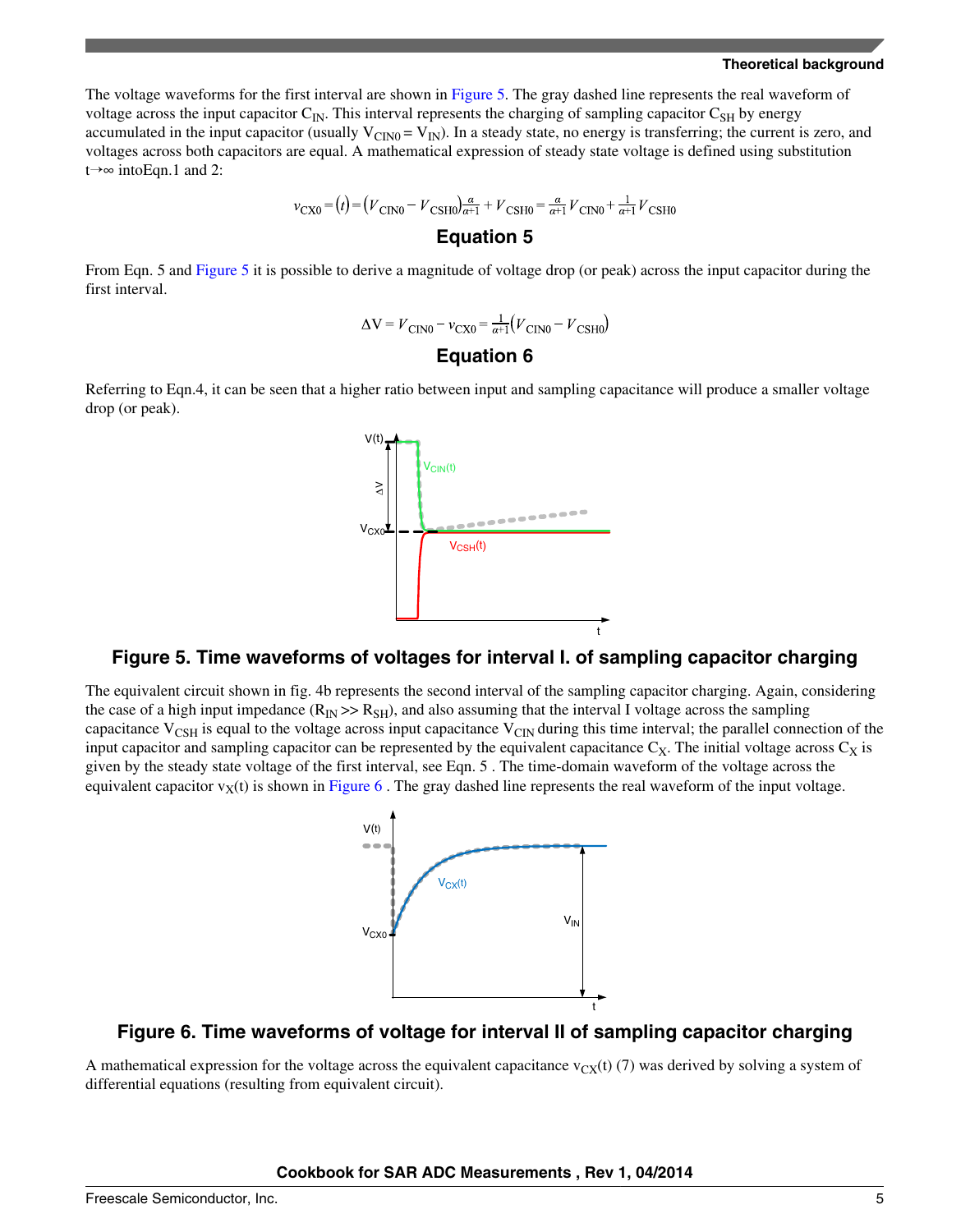$$
v_{\text{CX}}(t) = (V_{\text{IN}} - V_{\text{CX0}})(1 - e^{-\frac{t}{\tau_{\text{II}}}}) + V_{\text{CX0}}
$$

# **Equation 7**

where  $V_{CX0}$  represents the initial voltage across the equivalent capacitance, and  $\tau_{II}$  represents time constant for second interval, that is:

Eqn. 8

$$
\tau_{\text{II}} = R_{\text{IN}}(C_{\text{IN}} + C_{\text{SH}})
$$

The basic requirement for the level of voltage across the sampling capacitance  $C_{SH}$  at the end of the sampling period (acquisition time) must be defined by following condition:

$$
V_{\text{IN}} - v_{\text{CX}} \left( T_{\text{AQ}} \right) \le \frac{V_{\text{FSR}}}{2^{(N+1)}}
$$

# **Equation 8**

Where  $T_{AQ}$  is an acquisition time,  $V_{FSR}$  is ADC full scale range voltage and N is the ADC resolution in number of bits. The expression on the right side of Eqn.9 represents the voltage error caused by ½ LSB of the ADC.

![](_page_5_Figure_10.jpeg)

# **Figure 7. Voltage waveforms during acquisition time**

To achieve an acceptable level of voltage across the sampling capacitance (loss of ½ LSB) the S/H switch must be switched on during acquisition time  $T_{AQ}$  given by the following equation (see also Figure 7):

$$
T_{\text{AQ}} \ge \tau_{11} \cdot \text{In}\left(\frac{(V_{\text{IN}} - V_{\text{CSH0}})}{(1+\alpha)V_{\text{FSR}}}\right) 2^{(N+1)}\right)
$$

#### **Equation 9**

On the other hand, when the value of input resistance is required and acquisition time is known:

$$
R_{\text{IN}} \le \frac{r_{\text{AQ}}}{\left(C_{\text{IN}} + C_{\text{SH}}\right) \ln\left(\frac{(V_{\text{IN}} - V_{\text{CSHO}})}{(1 + \alpha)V_{\text{FSR}}}\right)} \times
$$

#### **Equation 10**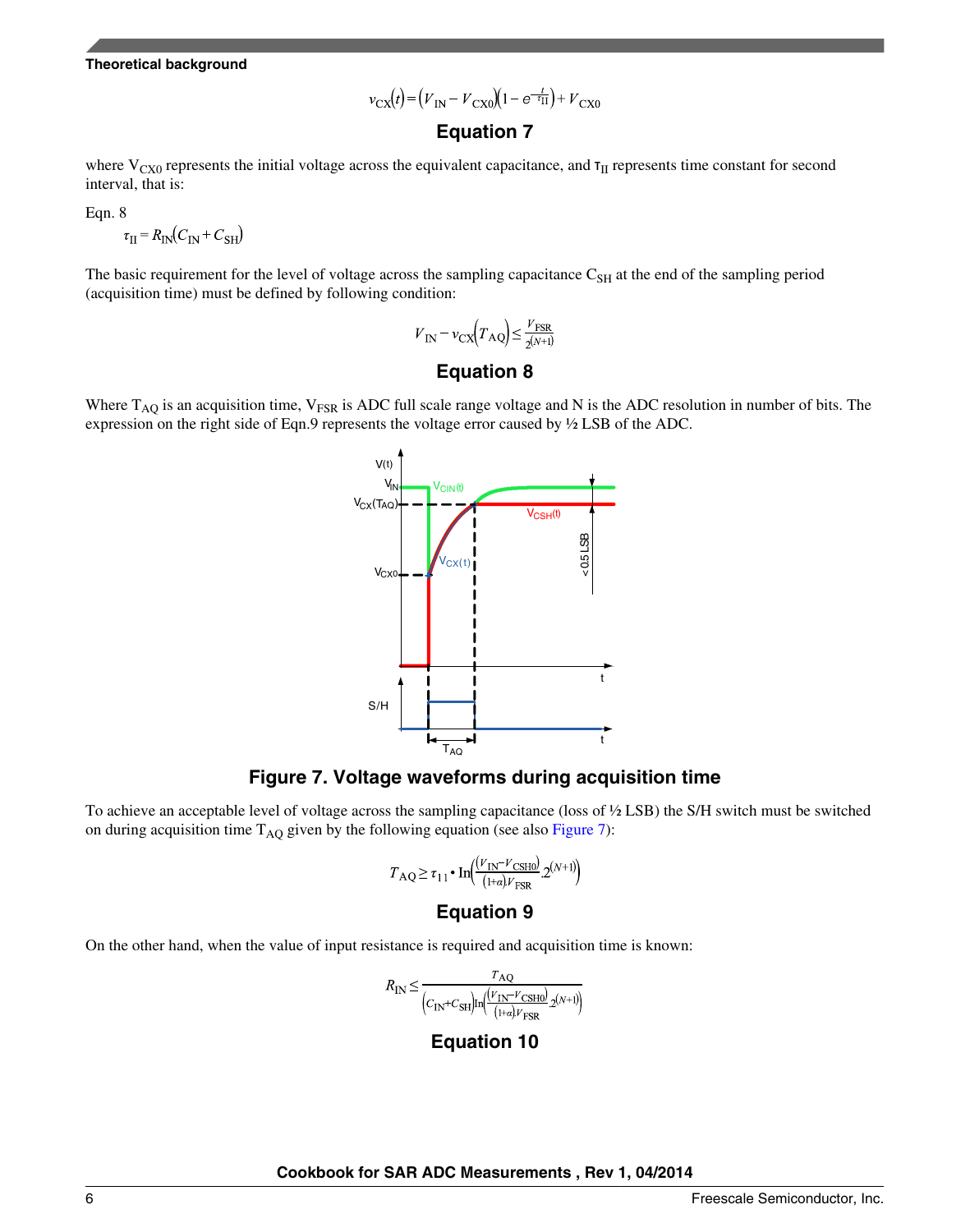# <span id="page-6-0"></span>**3 Example**

The examples provided in this section demonstrate the procedure to design external RC components of ADC. Proper external RC components design is shown on two different ADC modules widely used in Freescale devices, especially DSCs and Kinetis devices.

Freescale DSC devices use 12-bit cyclic ADC with multiple analog inputs. Each ADC contains one sample and hold circuit (in some special cases each input can have its own sample and hold circuit). This ADC also includes PGA with selectable gain. Depending on the device it can be switch-capacitance gain amplifier or linear resistive operation amplifier (see reference manual for more details). The acquisition time in these devices is directly dependent on ADC clock (1 ADC clock time). If it is required to increase acquisition time it is necessary to increase ADC clock. This will significantly increase total conversion time.

Freescale Kinetis devices use 16-bit SAR ADC with multiplexed analog inputs. Each ADC contains one sample and hold circuit. Kinetis K devices also include PGA (linear resistive operation amplifier) with selectable gain. The acquisition time is not dependent just on ADC clock. User can select from various options dependent on ADLSMP bit in ADCx\_CFG1 register and ADLSTS bits in ADCx\_CFG2 register. In such case, the total conversion time is not significantly affected by increased acquisition time. This feature is particularly useful in case of higher input impedance used.

#### **NOTE**

It is important to mention the difference between PGA used in Freescale DSCs and Kinetis devices. If PGA is used it can have significant influence on external RC component selection. Some of DSCs use PGA with switch capacitance gain amplifier which can have even higher demands on external RC components. The main reason is the PGA input capacitance which increases with the gain. On the other hand, the Kinetis devices use PGA based on linear resistive operation amplifier. This variant is less effective (higher silicon die) and has higher power consumption. However, it can help as impedance isolation between external RC components and sample/hold circuit. Sample and hold capacitance is charged by lower PGA output impedance and the external RC components are connected to PGA higher input impedance (from 32 K up to 128 K dependent on selected PGA gain). This can rapidly decrease demand on external RC components (higher impedance can be used).

# **3.1 Example 1 - DSC MC86F8257 with 12-bit cyclic ADC**

In this example, the Freescale daughter board with the MC86F8257 was used and primarily intended for motor control applications. This example was set up to demonstrate proper selection and design of the external RC components required for ADC inputs.

The daughter board power was supplied from a battery source. The analog and digital circuits were powered by the same power supply. Most of the recommendations are satisfied except for the inductor (or ferrite) connected between the digital and analog power pins.

#### **NOTE**

It will be necessary to allow some margin in the experimental results due to the tolerances of the passive components that were used with the neglected parasitic components.

For this example, three single-ended channels with sequential sampling mode were used. The first and the third channel inputs were grounded and the second channel was connected to 3.3 V. The PGA gain was set to 1. The conversion time was set to 2.05 us, this means that the core frequency = 60 MHz which then requires a divisor of 6 which makes an ADC clock = 10 MHz (0.1 us), that is conversion time is equal to  $8.5*0.1\mu s+6*0.1 \mu s+6*0.1 \mu s = 2.05 \mu s$ .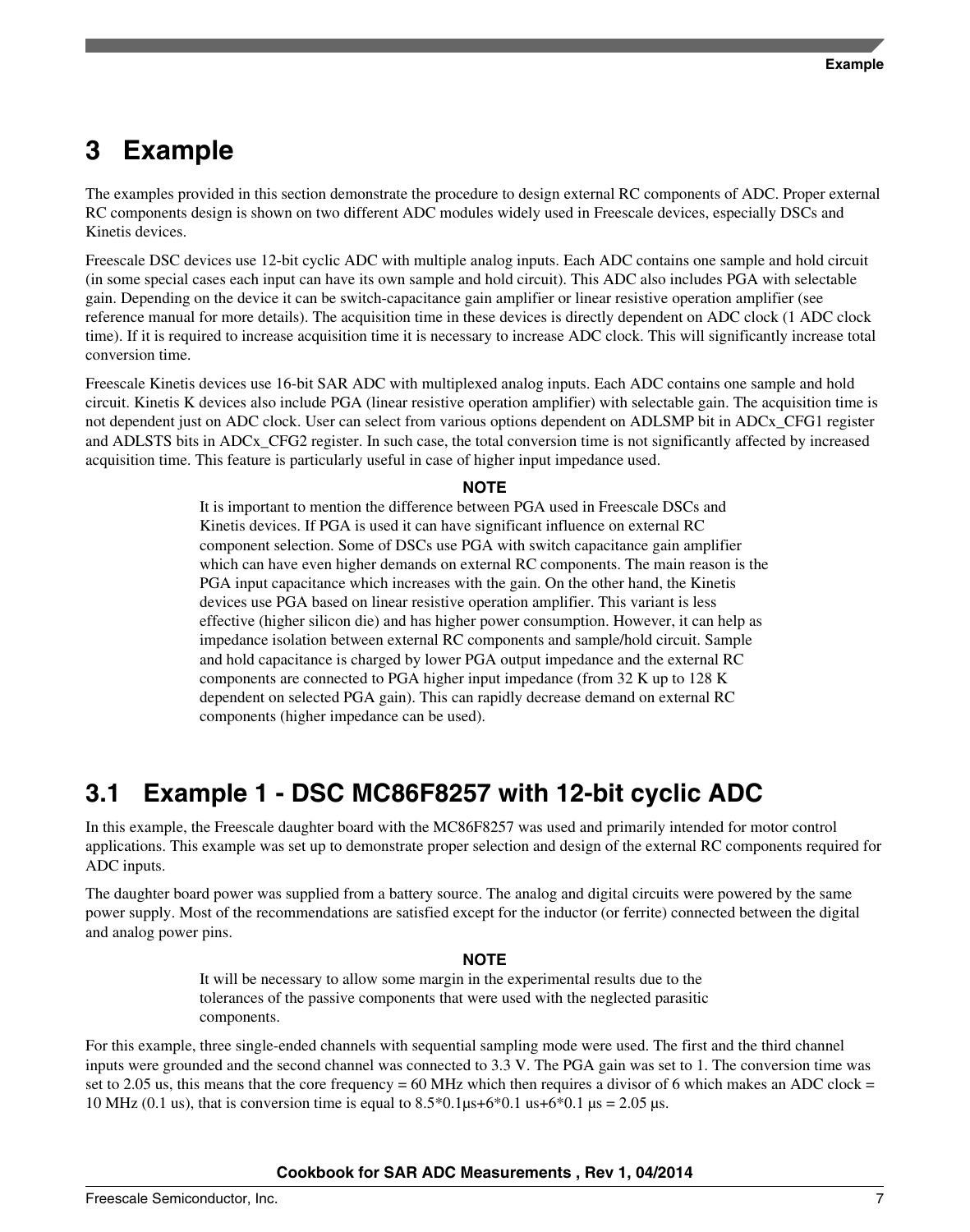### <span id="page-7-0"></span>**Example**

The conversion is initialized by a sync pulse originating from the timer every 16.67 us (sampling frequency is 60 kHz). According to the ADC timing block diagram. See, *MC56F825x/4x Reference Manual* (document number MC56F825XRM), the acquisition time of the sample and hold circuit is half of the ADC clock, that is  $T_{AO} = 50$  ns. The ADC resolution in number of bits is 12. Considering the worst case (the second channel), the measured input voltage  $V_{IN}$  is set to  $V_{REFH}$ , that is  $V_{IN}$  = 3.3 V and initial voltage across sampling capacitance is  $V_{REFL}$ , that is  $V_{CSH0}$  = 0V (from the previous measurement). The full scale range is equal to 3.3 V, that is  $V_{FSR} = 3.3$  V. With respect to the data sheet *MC56F825x/MC56F824x Digital Signal Controller* (document MC56F825X) the capacitance of the sampling capacitor for 1x gain of PGA is 1.4 pF. Capacitance is directly proportional to the PGA gain. All other parasitic capacitances were neglected. Following the recommendation for correct operation of the controller, no less than 33 p capacitor must be connected at each of the used ADC inputs. In a calculation minimum recommended resistance  $10\Omega$  is considered.

In the aggregate:

- $T_{AO} = 50$  ns
- $C_{IN}$  = 33 pF (minimum)
- $C_{SH} = 1.4$  pF
- $V_{IN} = 3.3 V$
- $V_{CSHO} = 0 V$
- $V_{FSR} = 3.3 V$
- $N = 12$

Using Eqn.10 for this example input resistance  $R_{IN}$  must not exceed the value given by:

$$
R_{\rm IN} \le \frac{50 \text{nf}}{(33 \text{pF} - 1.4 \text{pF}) \text{In} (\frac{1}{1 + \alpha} 2^{13})} = 250 \Omega
$$

# **Equation 11**

The minimum recommended value of input resistance (10 $\Omega$ ) is satisfied. The value of  $\alpha$  is given by Eqn. 4, That is:

$$
\alpha = \frac{C_{\text{IN}}}{C_{\text{SH}}} = \frac{33}{1.4} = 23.6
$$

# **Equation 12**

The magnitude of the voltage drop (peak) across the input capacitor during sampling is defined by Eqn. 6 and in this case it is:

 $\Delta V = \frac{1}{\alpha + 1} (V_{\text{CIN0}} - V_{\text{CSHO}}) = \frac{1}{\alpha + 1} (3.3 - 0) = 134 \text{mV}$ 

![](_page_7_Figure_18.jpeg)

![](_page_7_Figure_19.jpeg)

**Figure 8. Correct acquisition time setting – digital result 4087 (time scale: left side 40 µs, right side 100 ns)**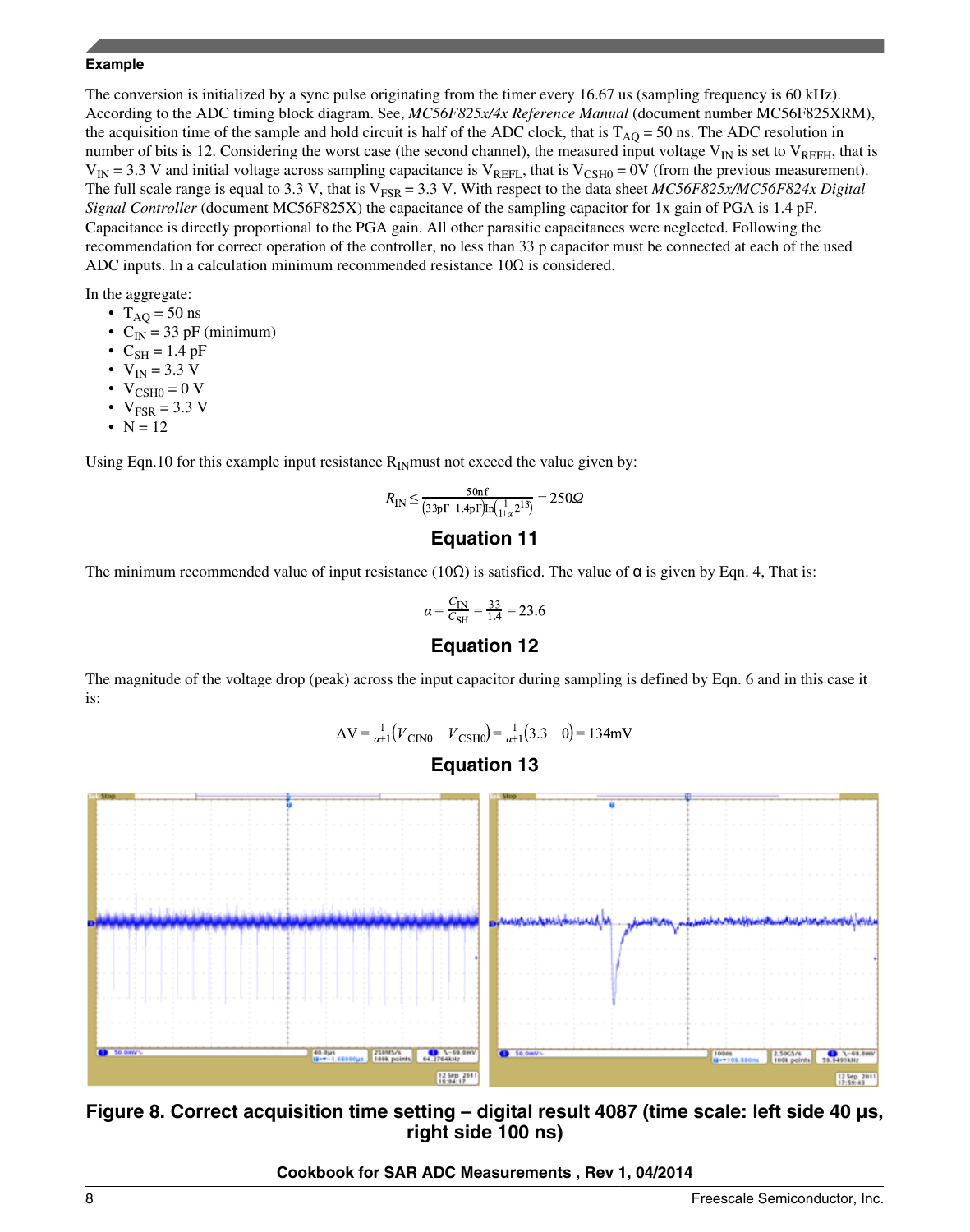<span id="page-8-0"></span>In [Figure 8](#page-7-0) the voltage drop across the input capacitor (taking into account the S/H circuit simplifications and all component tolerances) is big but does not cause any error in the digital output of the ADC. The digital result for the second channel measured by FreeMASTER is 4087.

A common mistake related to external RC component design is to increase input impedance by  $R_{IN}$  to reduce current or to make impedance isolation between the measured source and ADC. Now the same case is considered, except that the input resistance R<sub>IN</sub> will be increased to10kΩ to demonstrate insufficient charging of sampling capacitor C<sub>SH</sub> during the acquisition time. As can be seen in detail in Figure 9, the acquisition time of 50 ns is not sufficient to enable the sampling capacitance to charge correctly. The condition defined in Eqn. 9 is not satisfied and consequently, a big error in the second channel ADC digital output should be expected. The digital result for the second channel measured by FreeMASTER in this case was 3780. The result represents significant inaccuracy in the measurement. To get correct results, it is necessary to follow Eqn.10 and set the acquisition time higher than:

$$
T_{\text{AQ}} \ge t_{\text{II}} \cdot \text{In}\left(\frac{(V_{\text{IN}} - V_{\text{CSHO}})}{(1+\alpha)V_{\text{FSR}}}\right) \ge 2\mu\text{s}
$$

![](_page_8_Figure_4.jpeg)

![](_page_8_Figure_5.jpeg)

# **Figure 9. Incorrect acquisition time setting – digital result 3780 (time scale: left side 40 µs, right side 1 µs)**

# **3.2 Example 2 - Kinetis K K70FN1M with 16-bit SAR ADC**

In this example, the Freescale TWR-K70FN1M board is used. Similarly to the previous example, this example should provide proper selection and design of the external RC components required by SAR ADC used in Kinetis devices. The board is supplied from battery source to avoid any disturbances. TWR board uses linear voltage regulator to get 3.3V supply. Opto-isolation is used for communication with PC. The analog power part ( $V_{DDA}$ ,  $V_{SSA}$  as well as  $V_{REFH}$ ,  $V_{REFJ}$ ) is separated from digital part (V<sub>DD</sub> and V<sub>SS</sub>) using ferrite beads (100 $\Omega$ @100MHz). This can significantly reduce highfrequency components coming from digital part. Hence, most of the recommendations mentioned in theoretical background are satisfied.

#### **NOTE**

It is necessary to consider that Freescale tower system boards are targeted to general usage. So, some deficiency related to PCB design of analog signals tracing can be expected.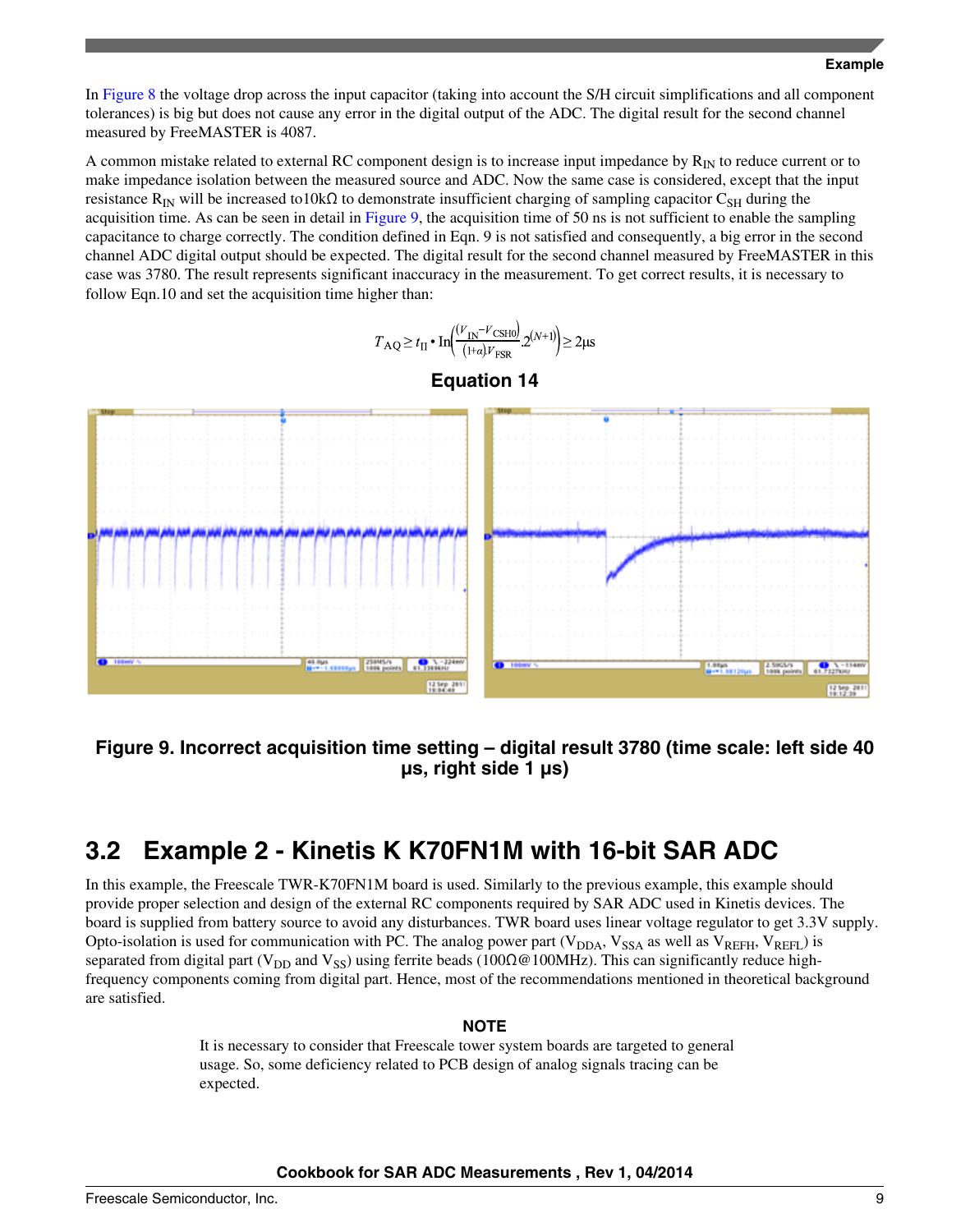#### **Example**

The analog signal measurement is performed by one ADC (ADC0). The ADC0 converter converts two single-ended channels in sequence. The PDB module is configured in back-to-back mode to proceed two conversions in sequence (it means PDB\_CH0 pretrigger 0 starts conversion of ADC0\_CHA and conversion complete flag of that channel acknowledges PDB\_CH0 pretrigger 1 to start conversion of ADC0\_CHB directly in sequence). The ADC0\_CHA is connected to channel AD30 which represents  $V_{REFL}$ . The ADC0\_CHB is connected to channel DAD0 (single-ended ADC0\_DP0). The input pin of the channel ADC0\_DP0 is connected to  $V<sub>DDA</sub>$  through external RC components (see in Figure 10).

### **NOTE**

Some of the parameters names presented in this document differs from the datasheet parameters names. For example:  $R_{IN} = R_{AS}$  (as analog source resistance),  $C_{IN} = C_{AS}$ (analog source capacitance),  $R_{SH} = R_{ADIN}$  (as input resistance) and  $C_{ADIN}$  (as input capacitance).

![](_page_9_Figure_4.jpeg)

# **Figure 10. Block diagram of the circuit**

The ADC module in this example is configured for the fastest conversion in 16-bit mode. The fastest conversion means that the ADC clock is set to 12 MHz, the acquisition time (or sample time) is set shortest as possible (ADLSMP = 0, ADLSTS = 3, ADHSC = 1) and hardware averaging is disabled. It is necessary to configure BUS clock to 48 MHz to achieve maximum ADC clock 12 MHz for 16-bit mode. The PGA module is disabled in this example. The total conversion time in such case is  $\sim$ 2.7 $\mu$ s (see also [5]).

The conversion start is triggered by a PDB channel 0 pretrigger 0 pulse every 25  $\mu$ s (sampling frequency is set to 40 kHz). Considering ADC configuration mentioned before the acquisition time is set to  $T_{AO} = 6xADCK$  cycles = 500ns (see chapter Sample time and total conversion time in [4]). The worst case of sampling is considered, it means the second measured channel (ADC0\_DP1) is connected to the V<sub>DDA</sub>, the measured input voltage V<sub>IN</sub> = 3.3 V. The initial voltage across sampling capacitance is  $V_{REFL}$  that is, VCSH0 = 0V (from previous measurement). The full scale range is equal to 3.3V that is,  $V_{FSR}$  = 3.3V. The maximum capacitance of sampling capacitor is  $10pF$  (see  $C_{ADIN}$  in [6]).

# **NOTE**

The sampling capacitance defined in datasheet [6] as input capacitance  $C_{ADIN}$  represents total capacitance of the bank of capacitances implemented in SAR ADCs with redistribution charging. Each capacitor in the bank should be charged by the measured input pin voltage during acquisition time. During the rest hold and successive approximation time (conversion steps) the energy stored in each capacitance is charged/ discharged to  $V_{REFH}$  accordingly to the particular sequence of binary weighted principle.

There is no restriction for the input capacitance  $C_{\text{IN}}$  (or as in datasheet  $C_{\text{AS}}$ ) value provided in datasheet [6]. Hence, the same value as in previous example is used  $C_{\text{IN}} = 33p$ . All other parasitic capacitances were neglected. Now all parameters required for proper external RC components calculation are known.

In the aggregate:

- $T_{AO} = 500 \text{ ns}$
- $C_{IN}$  = 33 pF
- $C_{SH} = 10 \text{ pF}$
- $V_{IN} = 3.3 V$
- $V_{\text{CSH0}} = 0$  V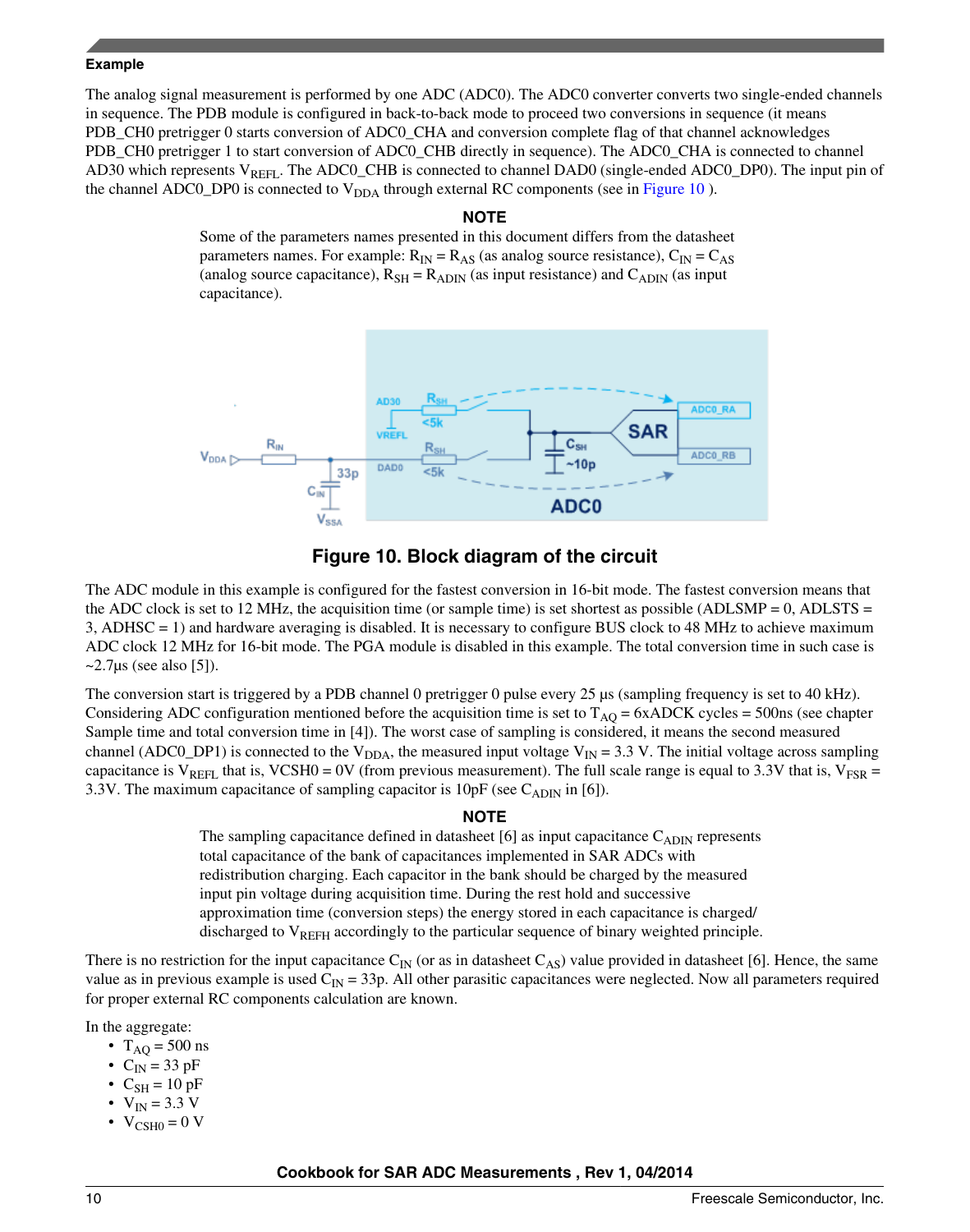•  $V_{FSR} = 3.3 V$ 

•  $N = 16$ 

Using Eqn.10 for this example input resistance  $R_{IN}$  must not exceed the value given by:

$$
R_{IN} \le \frac{500 \text{ns}}{(33 \text{pF} + 10 \text{pF}) \text{ln}(\frac{1}{1+\alpha}2^{17})} = 1126 \,\Omega
$$

# **Equation 15**

The calculated resistance represents the maximum resistance which can be applied to the analog input pin without losing any digital result accuracy by sampling. Using higher value of resistance will result in incorrect data conversion. The datasheet provided the maximum value of 5kΩ but for the different case (12/13-bit resolution mode, lower ADC clock). Using equation (4) the value of  $\alpha$  is calculated as:

$$
\alpha = \frac{C_{IN}}{C_{SH}} = \frac{33}{10} = 3.3
$$

# **Equation 16**

Estimated magnitude of voltage drop (peak) across input capacitor during sampling is defined by equation (6) and in this case it is:

$$
\Delta V = \frac{1}{\alpha + 1} (V_{CIN0} - V_{CSH0}) = \frac{1}{3.3 \pm 1} (3.3 - 0) = 767 \text{mV}
$$

# **Equation 17**

In Figure 11 is shown the waveform of the voltage across the input capacitance for currently calculated parameters.

```
NOTE
```
The waveforms obtained by oscilloscope shows just AC component of the analog pin voltage and should have only informative character considering oscilloscope probe influence, especially the probe capacitance which is around 8 pF.

As can be assumed from the Figure 11, the sampling capacitance charging process is finished in 500 ns of acquisition time. Hence, the accurate digital data should be expected in result register. The digital result of ADC0 channel DAD0 is stable at **65535 (this represents 0 digits of deviation from ideal case – no error)**.

![](_page_10_Figure_16.jpeg)

# **Figure 11. Correct acquisition time setting – digital result 65535**

As mentioned in the previous example, the common mistake is to increase input resistance  $R_{\text{IN}}$  in order to reduce current or to make impedance isolation etc. The [Figure 12](#page-11-0) shows waveforms when input resistance is increased from 1.1 kΩ to 5.1 kΩ. It is clear from the [Figure 12](#page-11-0) that the process of charging of sampling capacitance is not accomplished in 500 ns of acquisition (sample) time. Hence, the digital data stored in result register cannot be correct. The digital result of ADC0 channel DAD0 obtained from is unstable around 64750, which represents very high deviation from expected digital result of **65535 (this represents 785 digits of deviation from ideal case – 1.2% error)**. This result can in some cases lead in fatal application failure. In order to get correct results, it is necessary to follow equation (9):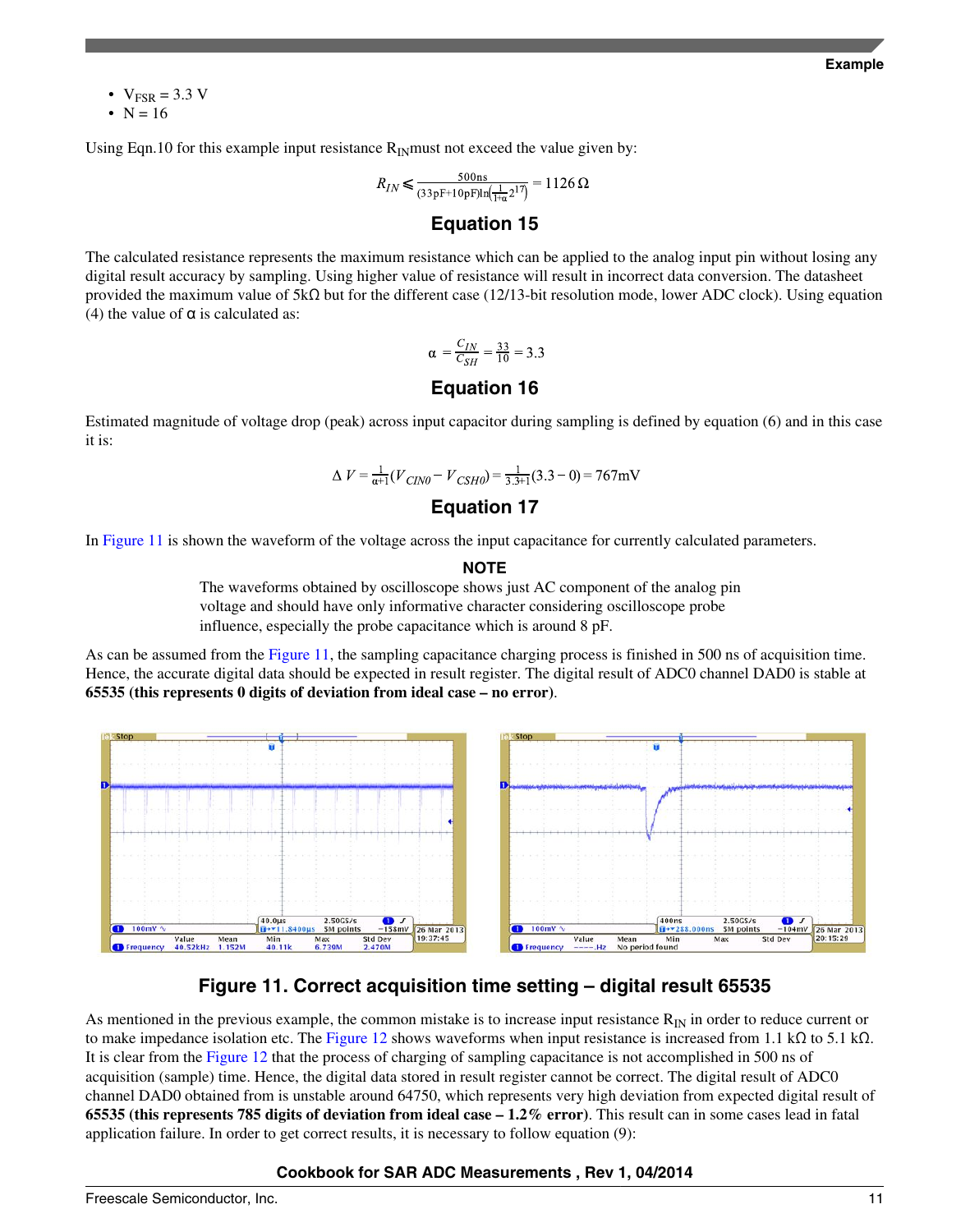<span id="page-11-0"></span>![](_page_11_Figure_0.jpeg)

![](_page_11_Figure_1.jpeg)

# **Equation 18**

![](_page_11_Figure_3.jpeg)

**Figure 12. Incorrect acquisition time setting – digital result ~64750**

# **4 Conclusion**

During the acquisition time  $(T_{AO})$ , the sampling capacitor  $(C_{SH})$  must be charged to an acceptable minimal portion of the voltage level of the measured input voltage. In general, the deviation from the measured input voltage at the end of acquisition time must not exceed 0.5 LSB of the full scale range. If higher input impedance  $R_{IN}$  is used (high external component time constant), then the sampling capacitor  $(C_{SH})$  is quickly charged at first by the energy of the external input capacitor  $(C_{\text{IN}})$  (much lower input components time constant). The process of charging the sampling capacitance causes a voltage drop (or peak) across external input capacitor  $C_{IN}$ . The subsequent process of charging the sampling capacitor is much slower due to this higher input impedance. The acquisition time must be properly set while considering the time constant of the sampling capacitor charging. Hence, the external RC components essentially affect the AD conversion accuracy. To achieve optimal performance from an ADC, special care must be taken to select and design appropriate external RC components, in addition to meeting all other requirements, see *MC56F825x/4x Reference Manual* (document number MC56F825XRM) and *MC56F825x/MC56F824xDigital Signal Controller* (document MC56F825X).

# **5 References**

Following documents are available on [freescale.com](http://www.freescale.com) :

- *MC56F825x/4x Reference Manual*, Rev. 2, 10/2010 (document MC56F825XRM)
- *K70 Sub-Family Reference Manual*, Rev. 2, Dec 2011 (document K70P256M150SF3RM)
- *MC56F825x/MC56F824x Digital Signal Controller*, Rev. 3 (document MC56F825X)
- *Data Sheet K70 Sub-Family*, Rev. 3, 3/2012 (document K70P256M150SF3)
- *Nyquist–Shannon sampling theorem*, [wikipedia.org](http://en.wikipedia.org/wiki/Nyquist%E2%80%93Shannon_sampling_theorem)
- *ADC calculator for Kinetis devices*, [freescale.com](http://www.freescale.com/webapp/sps/site/overview.jsp?code=ADC_CALCULATOR)

# **6 Revision history**

| <b>Revision number</b> | <b>Date</b>    | <b>Substantial changes</b> |
|------------------------|----------------|----------------------------|
| Rev 0                  | 1001<br>72 U I | Initial<br>release         |

*Table continues on the next page...*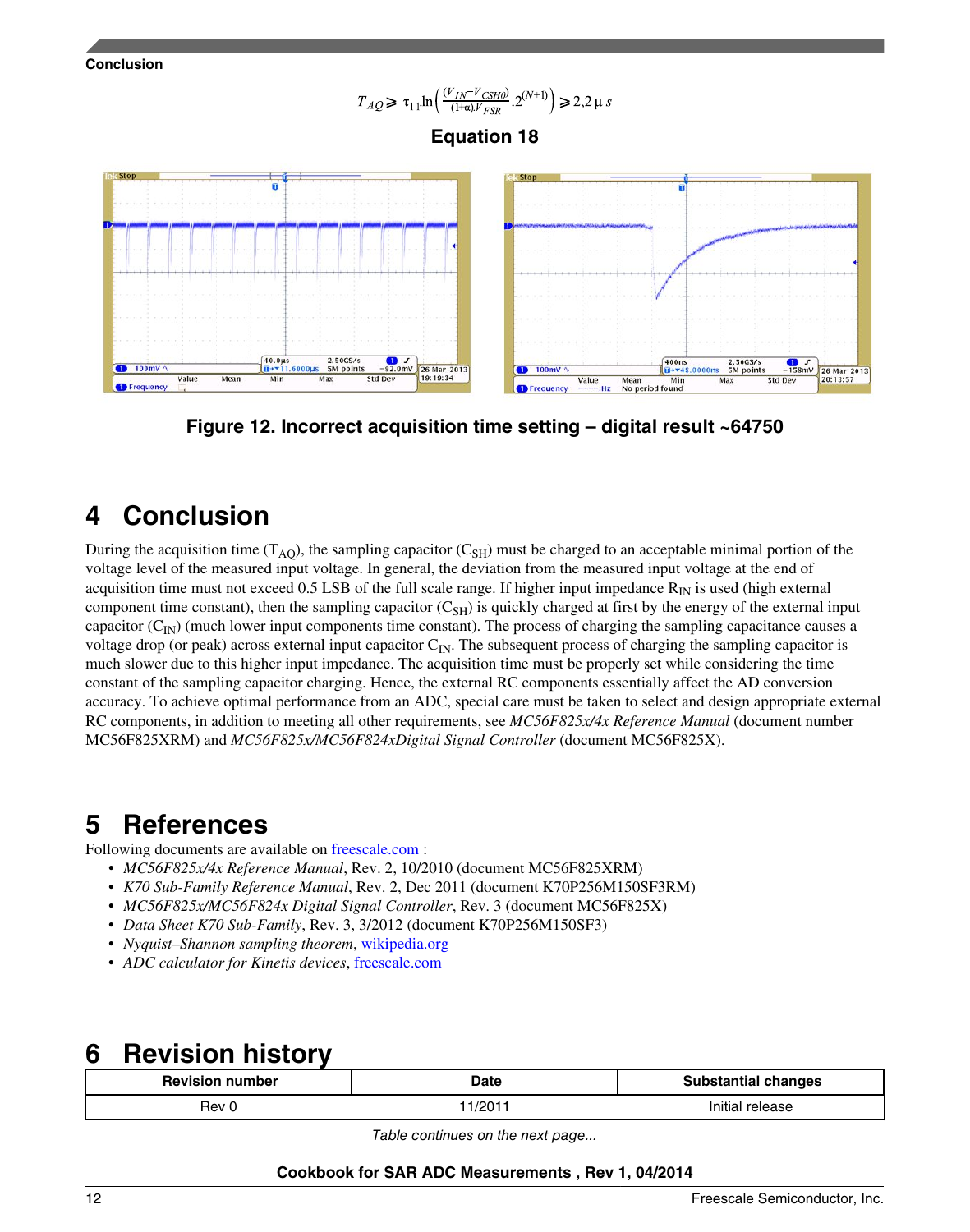# **Revision history**

| <b>Revision number</b> | Date    | <b>Substantial changes</b>                                         |
|------------------------|---------|--------------------------------------------------------------------|
| Rev 1                  | 04/2014 | Added section Example 2 - Kinetis K<br>K70FN1M with 16-bit SAR ADC |